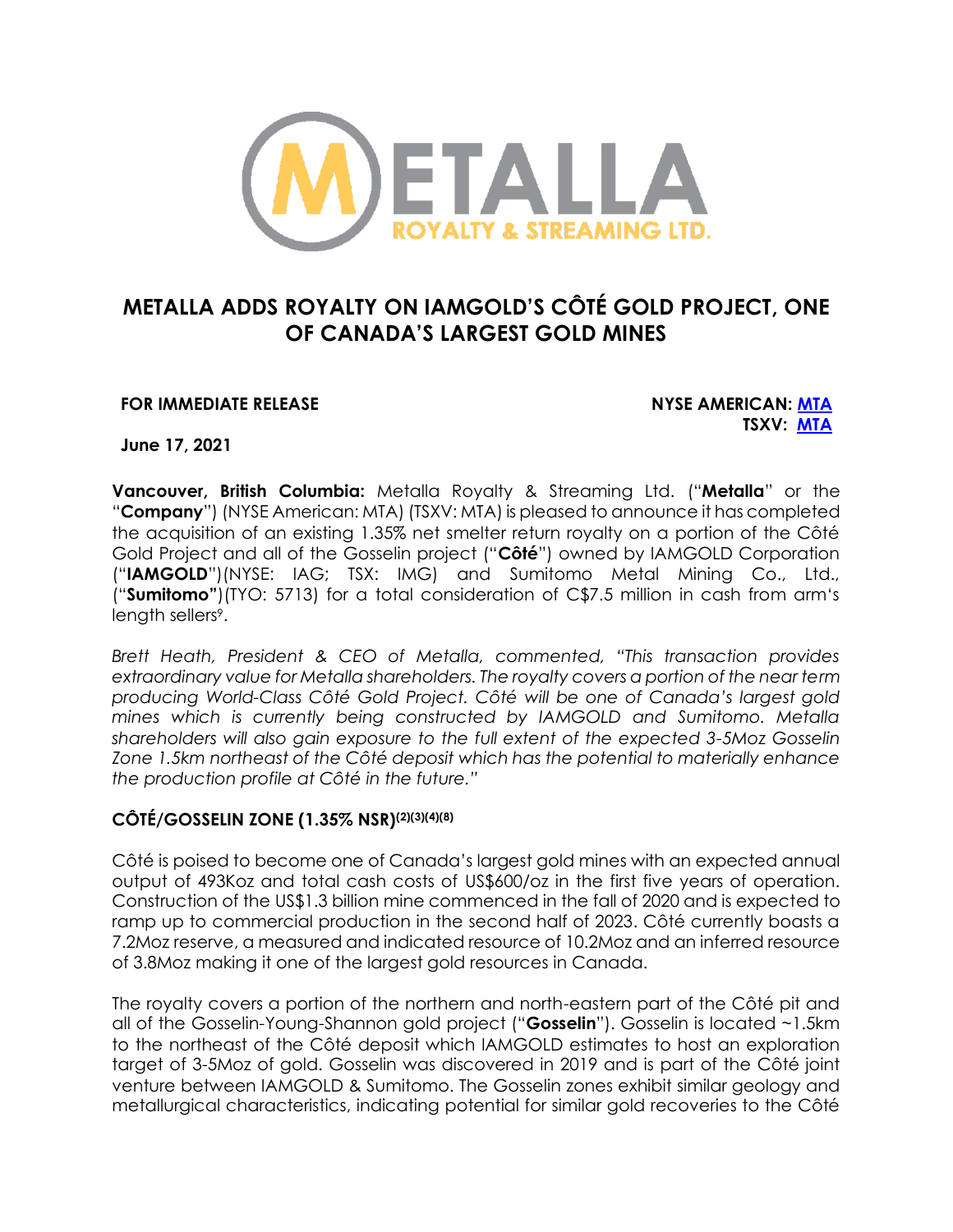gold deposit. IAMGOLD expects to complete a 13,000 – 16,000 metre diamond drill program including 12,000 – 14,000 metres of delineation drilling in the Côté district to support the maiden resource estimate for the Gosselin project that IAMGOLD expects to be announced in the second half of 2021. According to IAMGOLD, Gosselin & Young-Shannon have the potential to support production levels of ~500koz per year at the Côté operation beyond the first 5 years where production at Côté is expected to drop towards the 367Koz per year average.

Notable intercepts from the recent Gosselin exploration program include 1.28 g/t gold over 412 metres, 0.98 g/t gold over 342.5 metres and 0.94 g/t gold over 264.5 metres. The Gosselin deposit remains open at depth to the northwest and along strike to the east and southwest.



## **CÔTÉ/GOSSELIN ROYALTY MAP(8)**

#### **GOSSELIN EXPLORATION UPSIDE (1)(2)(4)(5)(6)(7)**

| <b>Exploration Upside</b> |               |             |             |  |  |
|---------------------------|---------------|-------------|-------------|--|--|
|                           | <b>Tonnes</b> | Gold        |             |  |  |
|                           | (Millions)    | [a/t        | (Moz)       |  |  |
| Gosselin Zone             | $130 - 133$   | $0.7 - 1.2$ | $3.0 - 5.0$ |  |  |

## **CÔTÉ RESERVE & RESOURCE ESTIMATE (1)(2)(5)(6)**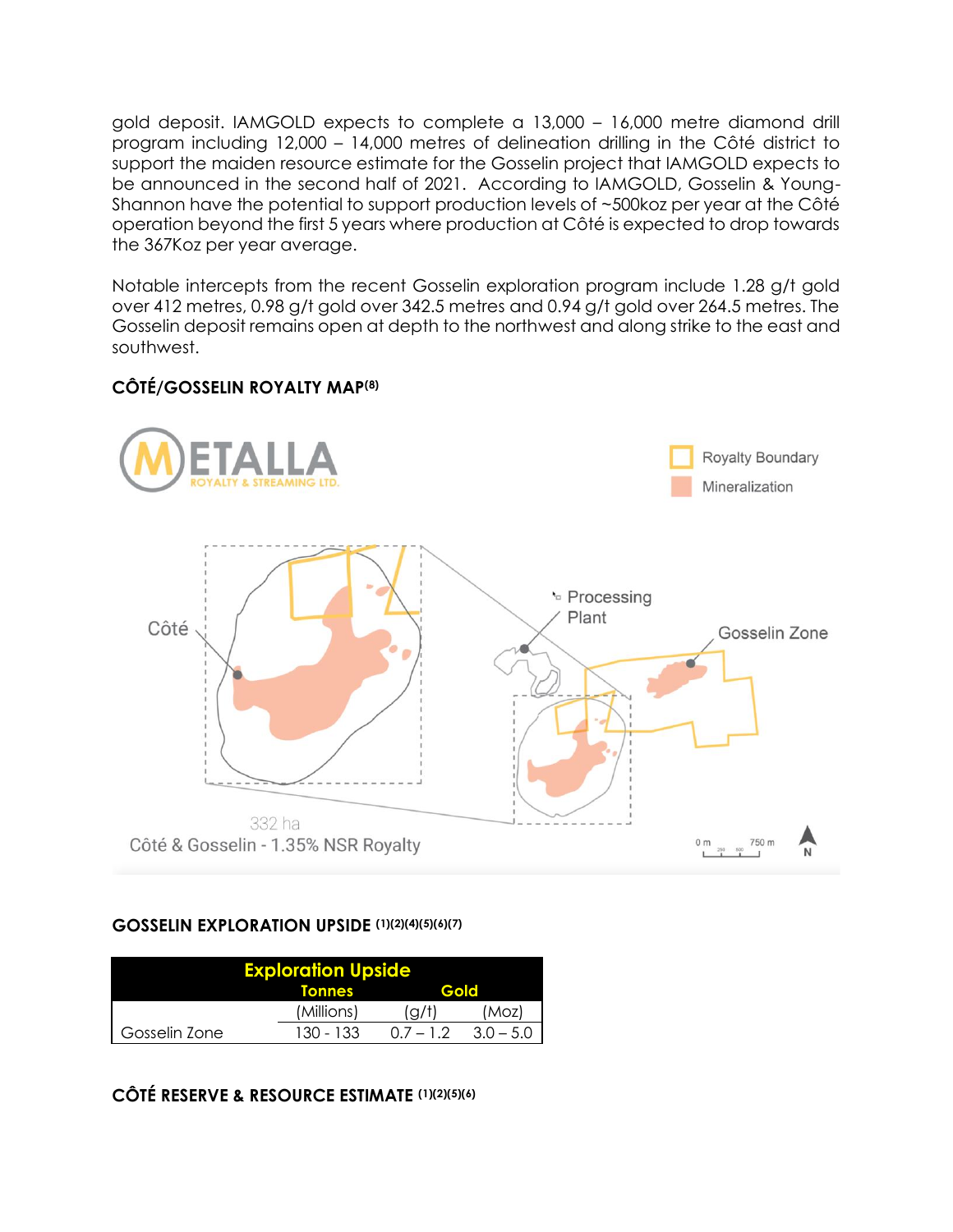| <b>Reserve &amp; Resource Estimate</b>    |               |      |        |  |  |
|-------------------------------------------|---------------|------|--------|--|--|
|                                           | <b>Tonnes</b> | Gold |        |  |  |
|                                           | (000's)       | (g/t | (Koz)  |  |  |
| <b>Proven Reserves</b>                    | 139,253       | 1.0  | 4,640  |  |  |
| <b>Probable Reserves</b>                  | 93,747        | 0.9  | 2,644  |  |  |
| <b>Proven &amp; Probable Reserves</b>     | 233,000       | 1.0  | 7,284  |  |  |
| <b>Measured Resources</b>                 | 152,100       | 1.0  | 4,720  |  |  |
| Indicated Resources                       | 213,400       | 0.8  | 5,480  |  |  |
| <b>Measured &amp; Indicated Resources</b> | 365,500       | 0.9  | 10,200 |  |  |
| <b>Inferred Resources</b>                 | 189,600       | 0.6  | 3,820  |  |  |

### **AT THE MARKET EQUITY PROGRAM UPDATE**

The Company is also pleased to provide an update on its at-the-market equity program. As of the date of this news release, Metalla has sold 510,532 Common Shares under the ATM Program for gross proceeds of US\$5.1 million. As a result of these proceeds and cash held on the balance sheet, the Company was fully funded to close the royalty acquisition on Côté.

#### **QUALIFIED PERSON**

The technical information contained in this news release has been reviewed and approved by Charles Beaudry, geologist M.Sc., member of the Association of Professional Geoscientists of Ontario and the Ordre des Géologues du Québec and a consultant to Metalla. Mr. Beaudry is a Qualified Person as defined in National Instrument 43-101 *Standards of disclosure for mineral projects*.

### **ABOUT METALLA**

Metalla was created for the purpose of providing shareholders with leveraged precious metal exposure by acquiring royalties and streams. Our goal is to increase share value by accumulating a diversified portfolio of royalties and streams with attractive returns. Our strong foundation of current and future cash-generating asset base, combined with an experienced team, gives Metalla a path to become one of the leading gold and silver companies for the next commodities cycle.

For further information, please visit our website at www.metallaroyalty.com.

### **ON BEHALF OF METALLA ROYALTY & STREAMING LTD.**

signed "Brett Heath"

#### **CONTACT INFORMATION**

#### **Metalla Royalty & Streaming Ltd.**

Brett Heath, President & CEO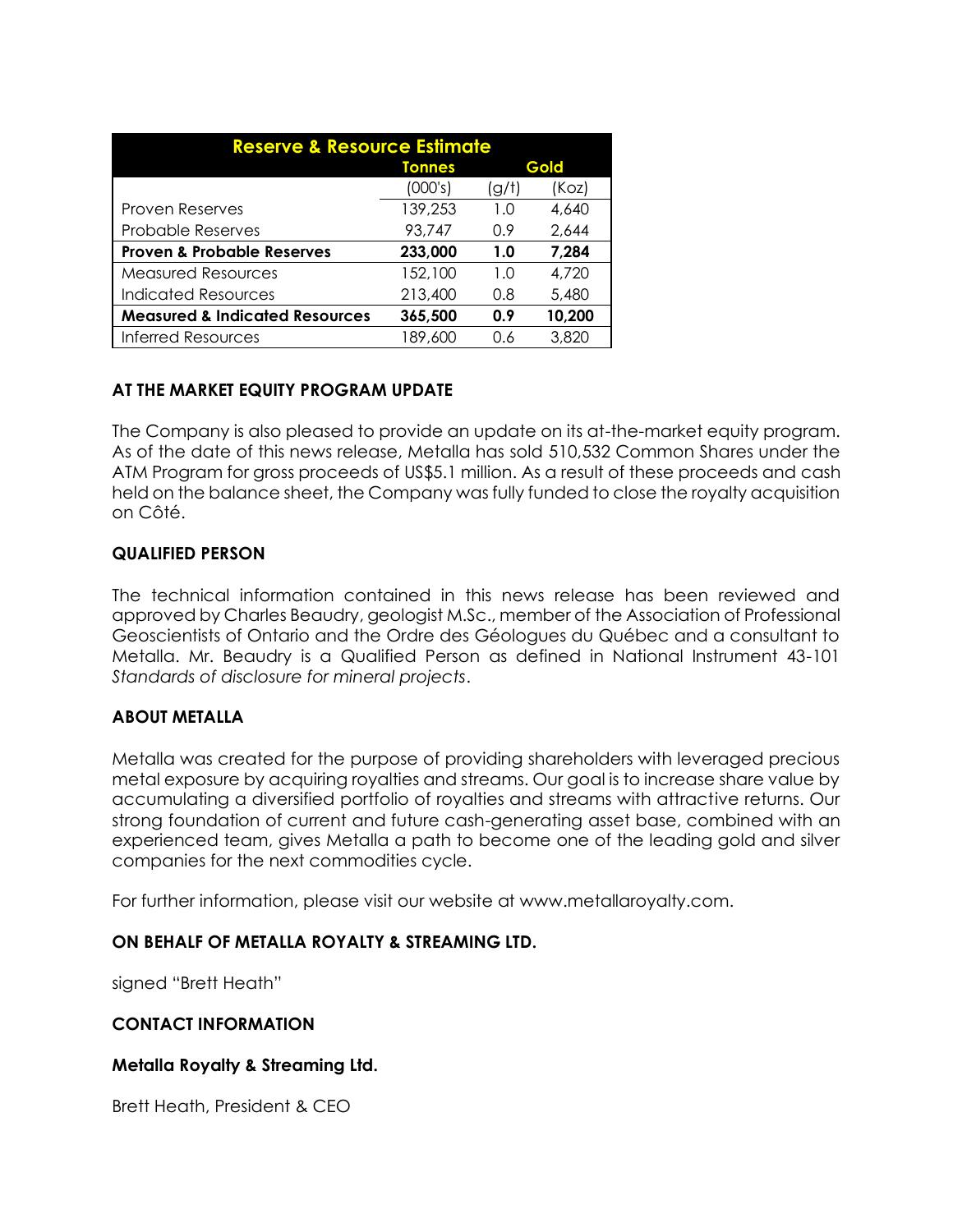Phone: 604-696-0741 Email: info@metallaroyalty.com

Kristina Pillon, Investor Relations Phone: 604-908-1695 Email: kristina@metallaroyalty.com

Website: www.metallaroyalty.com

*Neither the TSXV nor its Regulation Services Provider (as that term is defined in the policies of the Exchange) accept responsibility for the adequacy or accuracy of this release.* 

Notes:

- (1) For details on the estimation of mineral resources and reserves, including the key assumptions, parameters and methods used to estimate the Mineral Resources and Mineral Reserves and technical data on the project, Canadian investors should refer to the NI 43-101 Technical Reports for the Côté Gold Project titled "Cote Gold Project NI 43-101 Technical Report on Feasibility Study" dated November 1, 2018 (the "2018 Technical Report") and on file at [www.sedar.com](http://www.sedar.com/) and the [IAMGOLD June 2020 Côté Project Update from July 21, 2020.](https://s2.q4cdn.com/610165863/files/doc_news/2020/07/21/NR-23-20_Cote-Announcement-vFINAL.pdf)
- (2) Se[e IAMGOLD Corporate Presentation March 2021 pg. 10 & pg. 37](https://s2.q4cdn.com/610165863/files/doc_presentations/2021/03/IAMGOLD-Corp-Presentation-March-2021.pdf) an[d IAMGOLD Presentation titled:](https://s2.q4cdn.com/610165863/files/doc_presentations/2020/07/The_Time_is-Now-Cote_0721_v22.pdf)  ["The time is now: Côté Gold" dated July 21, 2020](https://s2.q4cdn.com/610165863/files/doc_presentations/2020/07/The_Time_is-Now-Cote_0721_v22.pdf).
- (3) See [IAMGOLD News Release dated March 8, 2021](https://s2.q4cdn.com/610165863/files/doc_news/2021/03/NR-09-21_Gosselin_DD_Update_EN_FINAL.pdf) ("IAMGOLD Reports Additional Positive Results from Its 2020 Resource Delineation Drilling on the Gosselin Gold Zone - Côté Gold Joint Venture Project") and <u>[IAMGOLD News Release Dated January 21, 2021](https://s2.q4cdn.com/610165863/files/doc_news/2021/01/NR-03-20_Gosselin_Drill_Update_EN_FINAL.pdf) ("IAMGOLD Reports Additional</u> Positive Results from Its Resource Delineation Drilling Program on the Gosselin Zone - Côté Gold Project, Ontario").
- (4) IAMGOLD disclosure: "Exploration Target Potential: The potential quantity and grade of the exploration targets referred to are conceptual in nature and insufficient exploration work has been completed to define a Mineral Resource. The property will require significant future exploration to advance to a resource stage and there can be no certainty that the exploration target will result in a Mineral Resource being delineated. The exploration targets are consistent with similar deposits in the area, deposit models or derived from initial drilling results."
- (5) Numbers may not add due to rounding.
- (6) Mineral resources which are not mineral reserves do not have demonstrated economic viability.
- (7) Total tonnage was back-calculated using the following formula: (sum of ounces \* 31.1035 / grade).
- (8) The royalty covers Zone 4 and Zone 6 in the 2018 Technical Report royalty zones, which together cover the northern portion of the Côté reserve pit and the full extent of Gosselin development project. The Côté/Gosselin royalty applies to the Chester 2 patented mineral claims.
- (9) Metalla was also granted a Right of First Refusal on the sale of the remaining 0.15% NSR held by one of the sellers.

#### TECHNICAL AND THIRD-PARTY INFORMATION

Except where otherwise stated, the disclosure in this press release relating to the Cote & Gosselin property is based on information publicly disclosed by the owners or operators of this property and information/data available in the public domain as at the date hereof and none of this information has been independently verified by Metalla. Specifically, as a royalty holder, Metalla has limited, if any, access to the property subject to the royalty. Although Metalla does not have any knowledge that such information may not be accurate, there can be no assurance that such third-party information is complete or accurate. Some information publicly reported by the operator may relate to a larger property than the area covered by Metalla's royalty interests. Metalla's royalty interests often cover less than 100% and sometimes only a portion of the publicly reported mineral reserves, mineral resources and production of a property.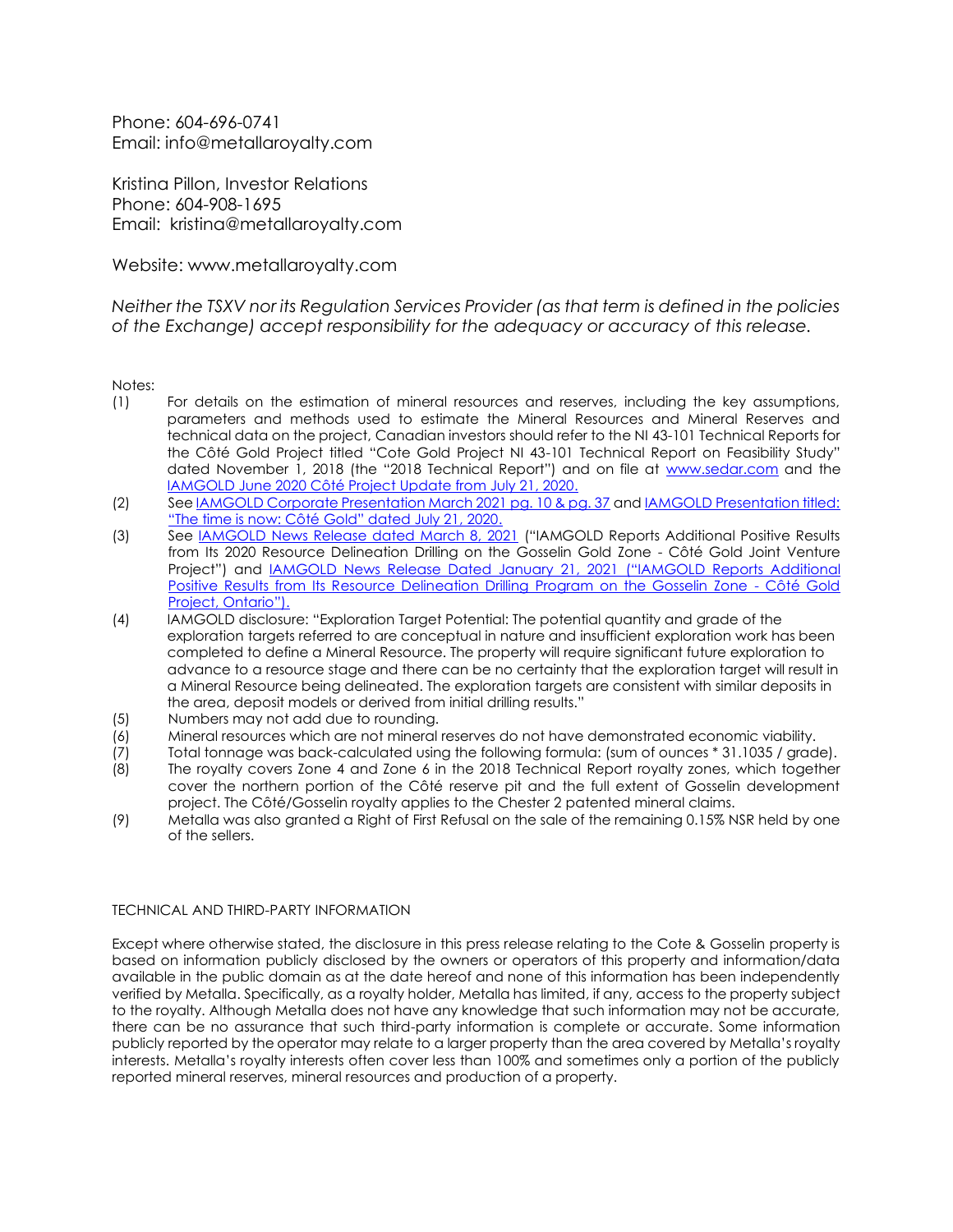Unless otherwise indicated, the technical and scientific disclosure contained or referenced in this press release, including any references to mineral resources or mineral reserves, was prepared in accordance with Canadian National Instrument 43-101 ("NI 43-101"), which differs significantly from the requirements of the U.S. Securities and Exchange Commission (the "SEC") applicable to U.S. domestic issuers. Accordingly, the scientific and technical information contained or referenced in this press release may not be comparable to similar information made public by U.S. companies subject to the reporting and disclosure requirements of the SEC.

"Inferred mineral resources" have a great amount of uncertainty as to their existence and great uncertainty as to their economic and legal feasibility. It cannot be assumed that all or any part of an inferred mineral resource will ever be upgraded to a higher category. Historical results or feasibility models presented herein are not guarantees or expectations of future performance.

#### CAUTIONARY NOTE REGARDING FORWARD-LOOKING STATEMENTS

Often, but not always, forward-looking statements can be identified by the use of words such as "plans", "expects", "is expected", "budgets", "scheduled", "estimates", "forecasts", "predicts", "projects", "intends", "targets", "aims", "anticipates" or "believes" or variations (including negative variations) of such words and phrases or may be identified by statements to the effect that certain actions "may", "could", "should", "would", "might" or "will" be taken, occur or be achieved. Forward-looking statements and information include, but are not limited to, statements with respect to expected construction and production at the Cote project, the accretive nature of and value to be derived from the transactions, future exploration, development, production, recoveries, cash flow, the profitability margins that are expected to be achieved, current and potential future estimates of mineral reserves and resources on the Cote project, the Company's potential to become a leading gold and silver company, and anticipated or possible future developments at the Cote and Gosselin project. Forward-looking statements and information are based on forecasts of future results, estimates of amounts not yet determinable and assumptions that, while believed by management to be reasonable, are inherently subject to significant business, economic and competitive uncertainties, and contingencies. Forward-looking statements and information are subject to various known and unknown risks and uncertainties, many of which are beyond the ability of Metalla to control or predict, that may cause Metalla's actual results, performance or achievements to be materially different from those expressed or implied thereby, and are developed based on assumptions about such risks, uncertainties and other factors set out herein, including but not limited to: the risk that the parties may be unable to satisfy the closing conditions for the contemplated transactions or that the transactions may not be completed; risks associated with the impact of general business and economic conditions; the absence of control over mining operations from which Metalla will purchase precious metals or from which it will receive stream or royalty payments and risks related to those mining operations, including risks related to international operations, government and environmental regulation, delays in mine construction and operations, actual results of mining and current exploration activities, conclusions of economic evaluations and changes in project parameters as plans are refined; problems related to the ability to market precious metals or other metals; industry conditions, including commodity price fluctuations, interest and exchange rate fluctuations; interpretation by government entities of tax laws or the implementation of new tax laws; regulatory, political or economic developments in any of the countries where properties in which Metalla holds a royalty, stream or other interest are located or through which they are held; risks related to the operators of the properties in which Metalla holds a royalty or stream or other interest, including changes in the ownership and control of such operators; risks related to global pandemics, including the novel coronavirus (COVID-19) global health pandemic, and the spread of other viruses or pathogens; influence of macroeconomic developments; business opportunities that become available to, or are pursued by Metalla; reduced access to debt and equity capital; litigation; title, permit or license disputes related to interests on any of the properties in which Metalla holds a royalty, stream or other interest; the volatility of the stock market; competition; future sales or issuances of debt or equity securities; use of proceeds; dividend policy and future payment of dividends; liquidity; market for securities; enforcement of civil judgments; and risks relating to Metalla potentially being a passive foreign investment company within the meaning of U.S. federal tax laws; and the other risks and uncertainties disclosed under the heading "Risk Factors" in the Company's most recent annual information form, annual report on Form 40-F and other documents filed with or submitted to the Canadian securities regulatory authorities on the SEDAR website at www.sedar.com and the U.S. Securities and Exchange Commission on the EDGAR website at www.sec.gov. Metalla undertakes no obligation to update forwardlooking information except as required by applicable law. Such forward-looking information represents management's best judgment based on information currently available. No forward-looking statement can